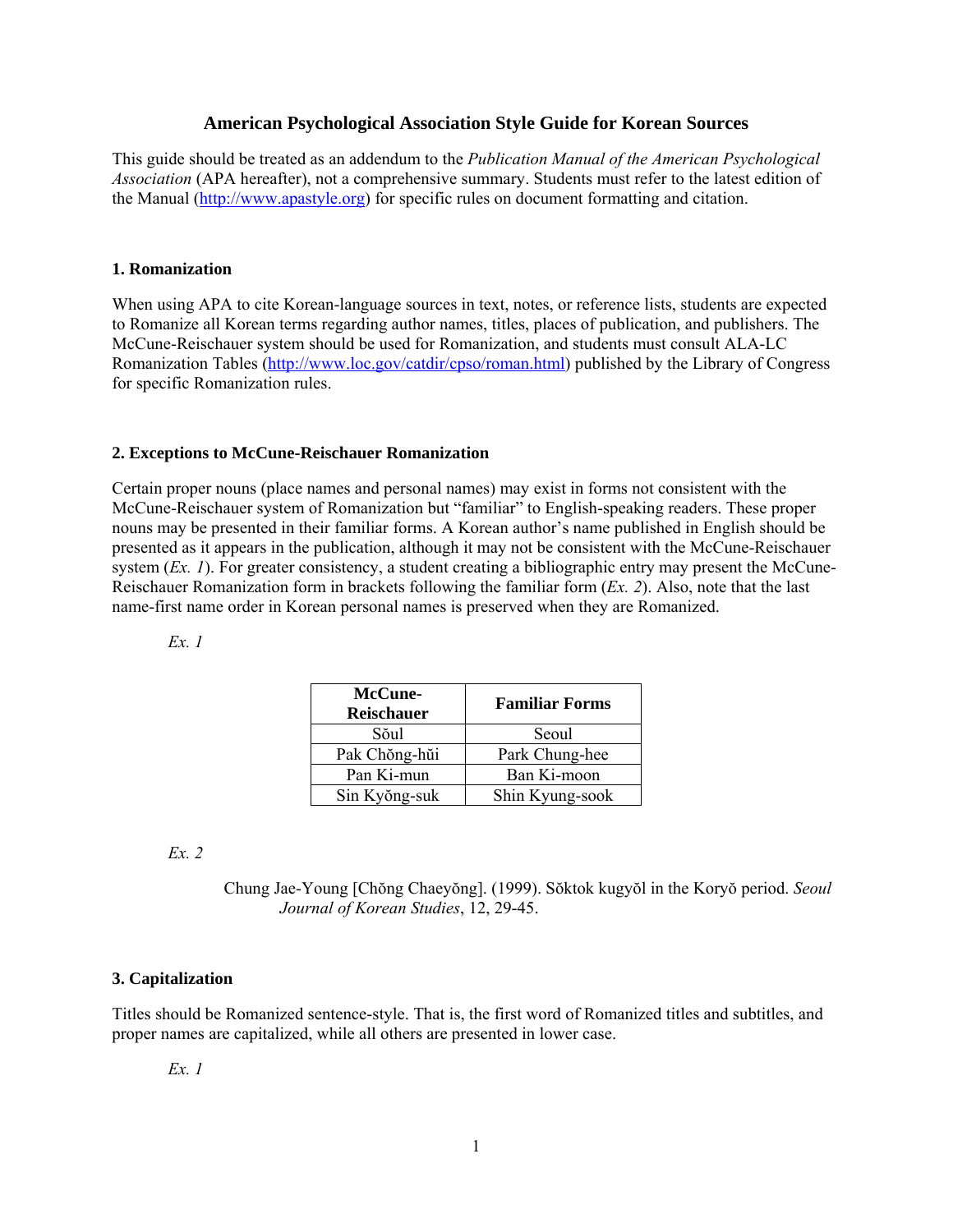# 『오백년기담』 Æ *Obaengnyŏn kidam*

*Ex. 2* 

 $\ulcorner$  식민지 조선에서의 검열의 사상과 방법」 → "Singminji Chosŏn esŏ ŭi kŏmyŏl ŭi sasang kwa pangbŏp"

### **4. Translation of Titles**

When the title of a Korean-language work is mentioned in text, students should provide an English translation gloss in parentheses. If the original work has been translated into English and published, the English title of the published translation, in italics or quotation marks depending on the type of work, is capitalized headline-style and placed in the parentheses. If the English translation has not been published, a translation of the original title is capitalized sentence-style and placed in the parentheses without italics or quotation marks. The same rules apply in creating notes and reference lists, except that translated titles are enclosed in brackets, instead of parentheses.

*Ex. 1* 

Shin Kyung-sook [Sin Kyŏng-suk]. (2008). *Omma rul put'akhae* [*Please Look After Mom*]. P'aju: Ch'angbi.

*Ex. 2* 

Ch'ae Paek. (2008). Kŭndae Minjokchuŭi ŭi hyŏngsŏng kwa kaehwagi ch'ulp'an [Emergence of nationalism and publishing during the Enlightenment period in modern Korea]. *Han'guk ŏllon chŏngbo hakpo*, 41, 7-40.

# **5. Inclusion of the Korean Script (***Han'gŭl***) or Chinese Characters (***Hanja***)**

In order to facilitate identification of references and terms used, students may be asked to provide original terms in *han'gŭl* or *hanja*. In such cases, original terms are presented directly behind Romanized terms without parentheses, brackets, or quotation marks.

*Ex. 1* 

Han Paek-kyŏm 韓百謙. (1982). *Tongguk chiri chi* 東國地理志 [Geographic records of the Eastern Kingdom]. Seoul: Iljogak.

*Ex. 2* 

Han Sŭng-jun. (2010). Yŏnghwa chiwŏn chŏngch'aek ŭi ideollogi kyŏnghyangsŏng yŏn'gu: yŏnghwa chinhŭng wiwŏnhoe rŭl chungsim ŭro 영화지원정책의 이데올로기 경향성연구: 영화진흥위원회를 중심으로 [Study on the ideological tendency of the government policy on film funding: Focusing on the Korean Film Council]. *Haengjŏng nonch'ong*, 48(2), 309-337.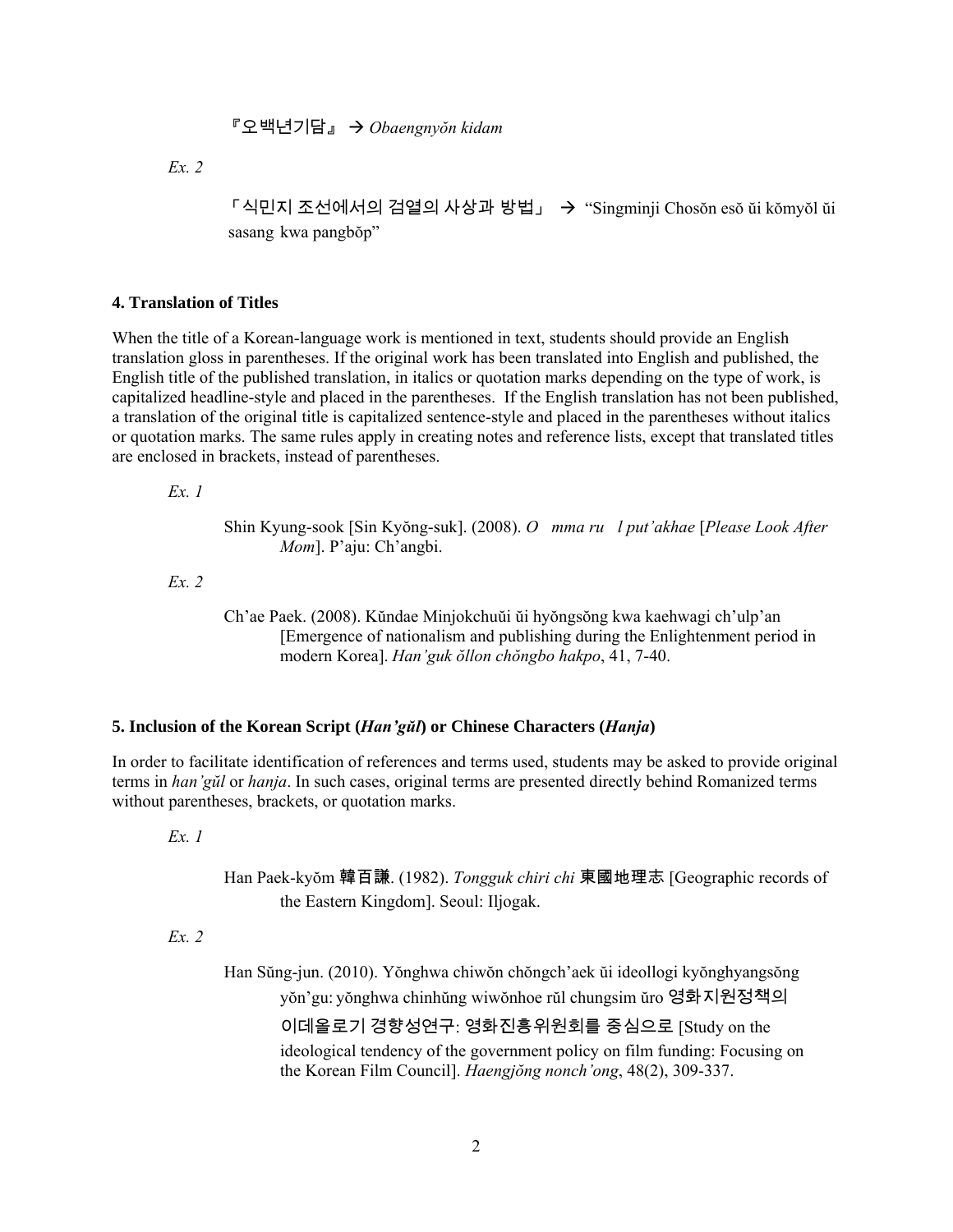### **6. Sample Reference List Entries**

- *A. Books*
- *One author*

Pak Wan-sŏ. (1996). *Urŭm sori* 울음소리 [Sound of crying]. Seoul: Sol.

• *Two or more authors* 

Kwŏn Yŏng-min & Im Yŏng-hwan. (2005). *Hyŏndai sosŏl ŭi kujo wa mihak* 현대소설의 구조와 미학 [Structure and aesthetics of modern fiction]. Seoul: T'aehaksa.

• *Edited books* 

Yi Pyŏng-ju. (2013). *Sŭp'ein naejŏn ŭi pigŭk* 스페인 내전의 비극 [Tragedy of the Spanish Civil War]. Kim Chong-hoe and Kim Yun-sik (Eds.). Seoul: Paibuksŭ.

• *Article or chapter in an edited book* 

Chŏng Hae-ŭn. (1999). Ponggŏn ch'eje ŭi tong'yo wa yŏsŏng ŭi sŏngjang 봉건체제의 동요와 여성의 성장 [Wavering feudal society and the empowerment of women]. In Han'guk yŏsŏng yŏn'guso (Ed.), *Uri yŏsŏng ŭi yŏksa* 우리 여성의 역사 [History of our women] (pp.225-250). Seoul: Ch'ŏngnyŏnsa.

• *Books translated from Classical Chinese to Korean* 

Kim Si-sŭp. (2009). *Kŭmo sinhwa* 금오신화 [New tales from Gold Turtle Mountain]. (Yi Chi-ha, Trans.). Seoul: Minŭmsa. (Original work published in 1583).

## *B. Journals*

• *One author* 

Pak Yu-hŭi. (2013). Koliptoen chŏnsa, kyŏnggye ŭi t'aja: t'alnaengjŏn sidae han'guk chŏnjaeng yŏnghwa e nat'anan "puk" ŭi p'yosang 고립된 전사, 경계의 타자: 탈냉전시대 한국전쟁 영화에 나타난 "북"의 표상 [The isolated warrior, the alarming other: The representation of the "North" in post-Cold-War Korean War films]. *Minjok munhwa yŏn'gu*, 58, 751-791.